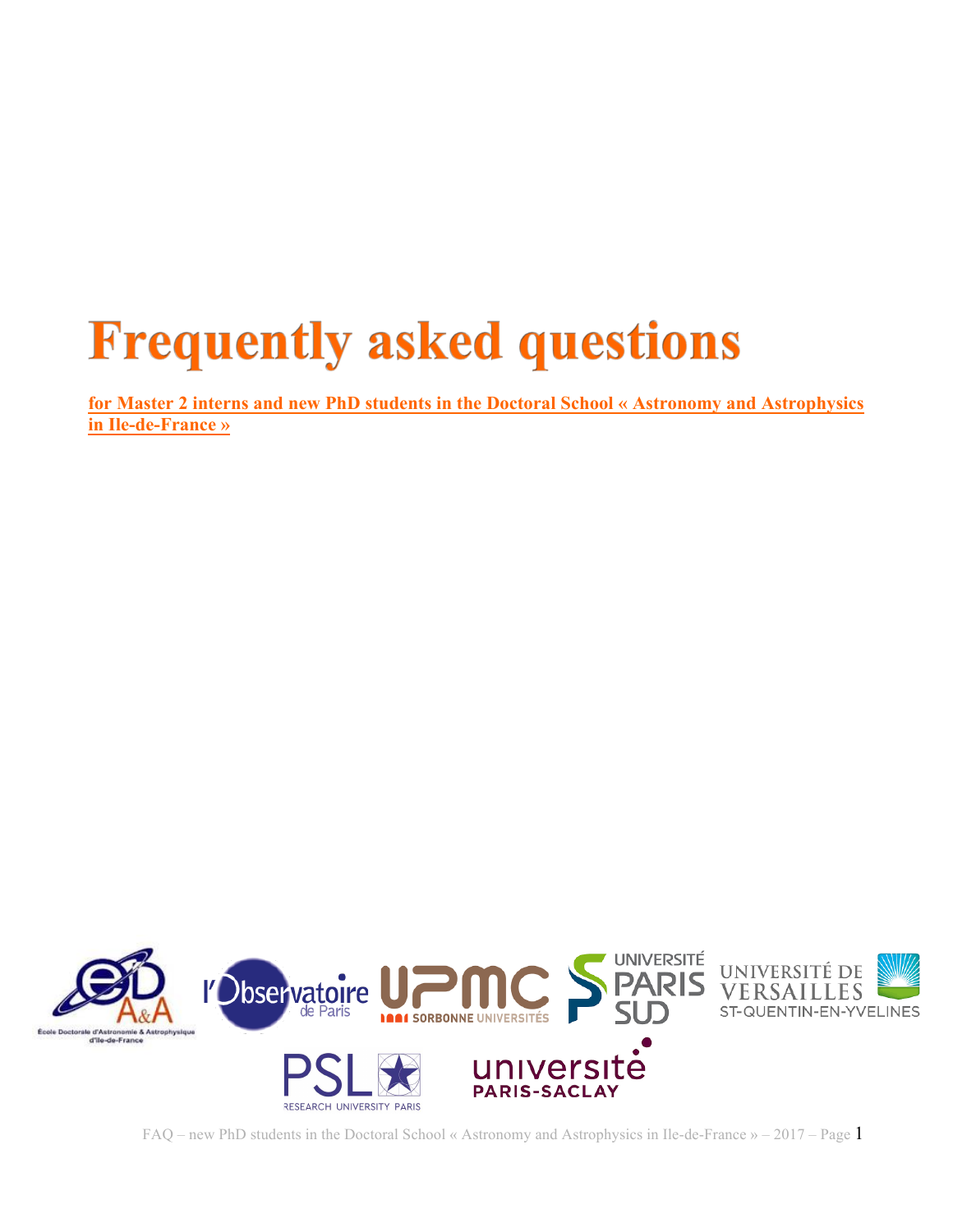

| Q: Who are my contacts in the Doctoral School 127 (ED127)?           |         |
|----------------------------------------------------------------------|---------|
|                                                                      | Page 3  |
|                                                                      |         |
| Q: I already did an internship, what are the differences with a PhD? |         |
|                                                                      | Page 4  |
|                                                                      |         |
| Q: What is expected from me? What are my responsibilities?           |         |
|                                                                      | Page 5  |
|                                                                      |         |
| Q: Help, my PhD topic doesn't suit me!                               |         |
|                                                                      | Page 7  |
|                                                                      |         |
| Q: Why (and how) participate in the laboratory life?                 |         |
|                                                                      | Page 8  |
|                                                                      |         |
| Q: Did I make the right choice?                                      |         |
|                                                                      | Page 10 |
|                                                                      |         |
| Q: How to anticipate the after-PhD?                                  |         |
|                                                                      | Page 11 |
|                                                                      |         |
| Calendar                                                             |         |
|                                                                      | Page 12 |
|                                                                      |         |
| <b>Some useful links</b>                                             |         |
|                                                                      | Page 13 |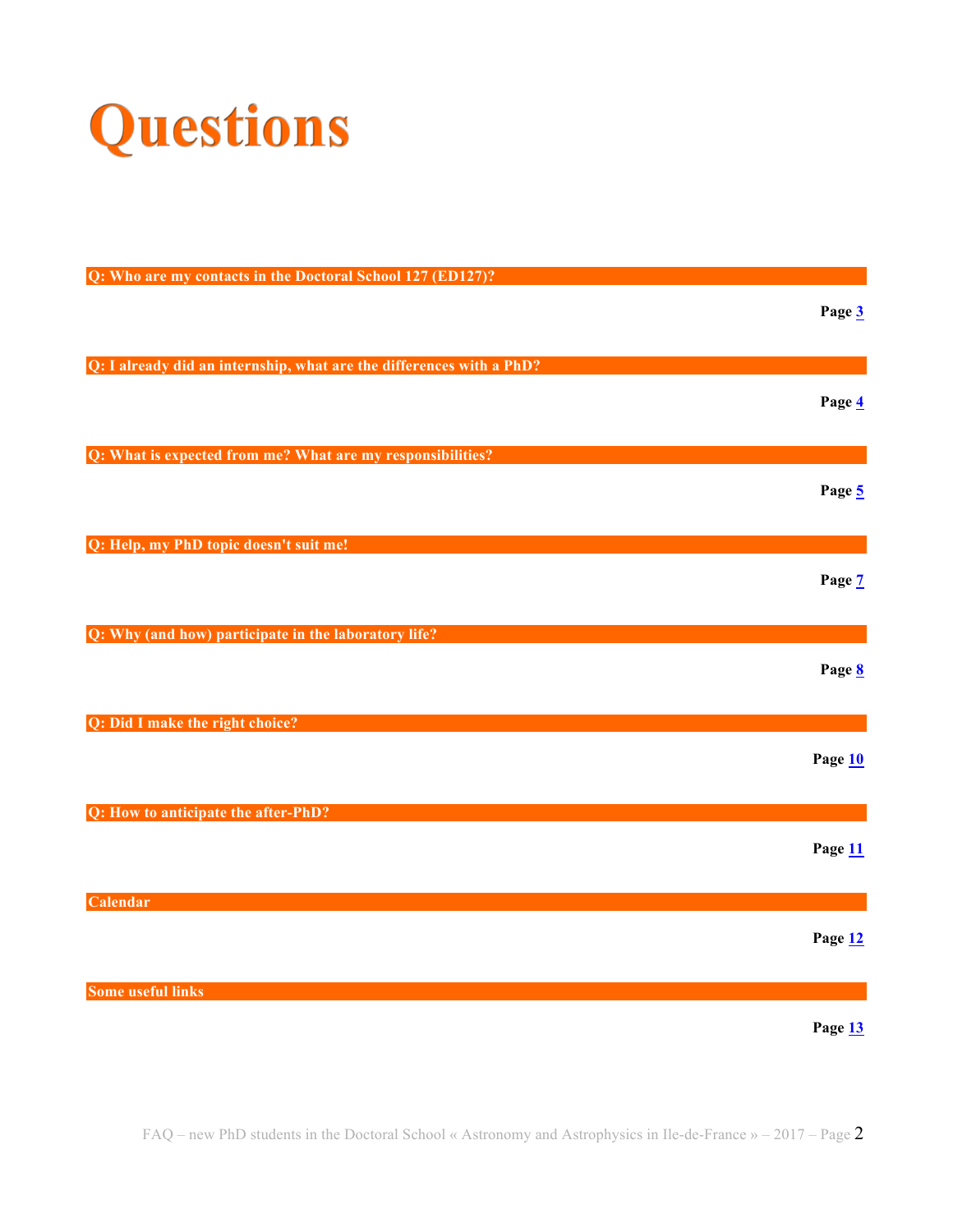## **Q: Who are my contacts in the Doctorale School 127 (ED127)?**

| <b>Director of the</b><br><b>Doctoral School</b>                          | - Jacques Le Bourlot                                                                                                               | Manages the Doctoral School and<br>ensures the smooth running of<br>scientific and pedagogical level of<br>the PhD.                                                                                                                                                                                                |
|---------------------------------------------------------------------------|------------------------------------------------------------------------------------------------------------------------------------|--------------------------------------------------------------------------------------------------------------------------------------------------------------------------------------------------------------------------------------------------------------------------------------------------------------------|
| <b>Administrative</b><br>coordinator at the<br><b>Doctoral School</b>     | - Jacqueline Plancy                                                                                                                | Manages administratively the<br>Doctoral School.                                                                                                                                                                                                                                                                   |
| <b>University</b><br>representatives at the<br><b>Doctoral School</b>     | - Florence Durret (P6)<br>- Alain Abergel (P11)<br>- Simona Mei (P7)<br>- Thuillot William (Obs)<br>- Cyril Szopa (UVSQ)           | Contact at the Doctoral School for<br>the University. They ensure the<br>smooth running of PhD in their<br>Universities and allow PhD students<br>to administratively register for the<br>following year.                                                                                                          |
| <b>Student</b><br><b>Representatives at the</b><br><b>Doctoral School</b> | - Claire Guépin (IAP)<br>- Victor Marchiori (LESIA)<br>- Pierre Guiot (IAS)<br>- Elena Bellomi (LERMA)<br>- Nicolas Dagoneau (DAp) | PhD students themselves, they<br>participate in the council of the<br>Doctoral School to represent you.<br>They also attend interviews for PhD<br>fellowship provided by the Doctoral<br>School to M2 students. Contact to<br>share any worries. They are<br>important contacts and to compare<br>your experience. |
| <b>Doctoral courses</b><br>coordinators                                   | - John Carter                                                                                                                      | Organize the doctoral courses offered<br>by the Doctoral School and validate<br>the doctoral courses that PhD<br>students have to attend during their<br>PhD.                                                                                                                                                      |

During a meeting, held in October, you will meet the Director of the Doctoral School as well as the University representatives, the student representatives and the doctoral courses coordinators. However, you can contact them by mail or phone to meet them throughout the year.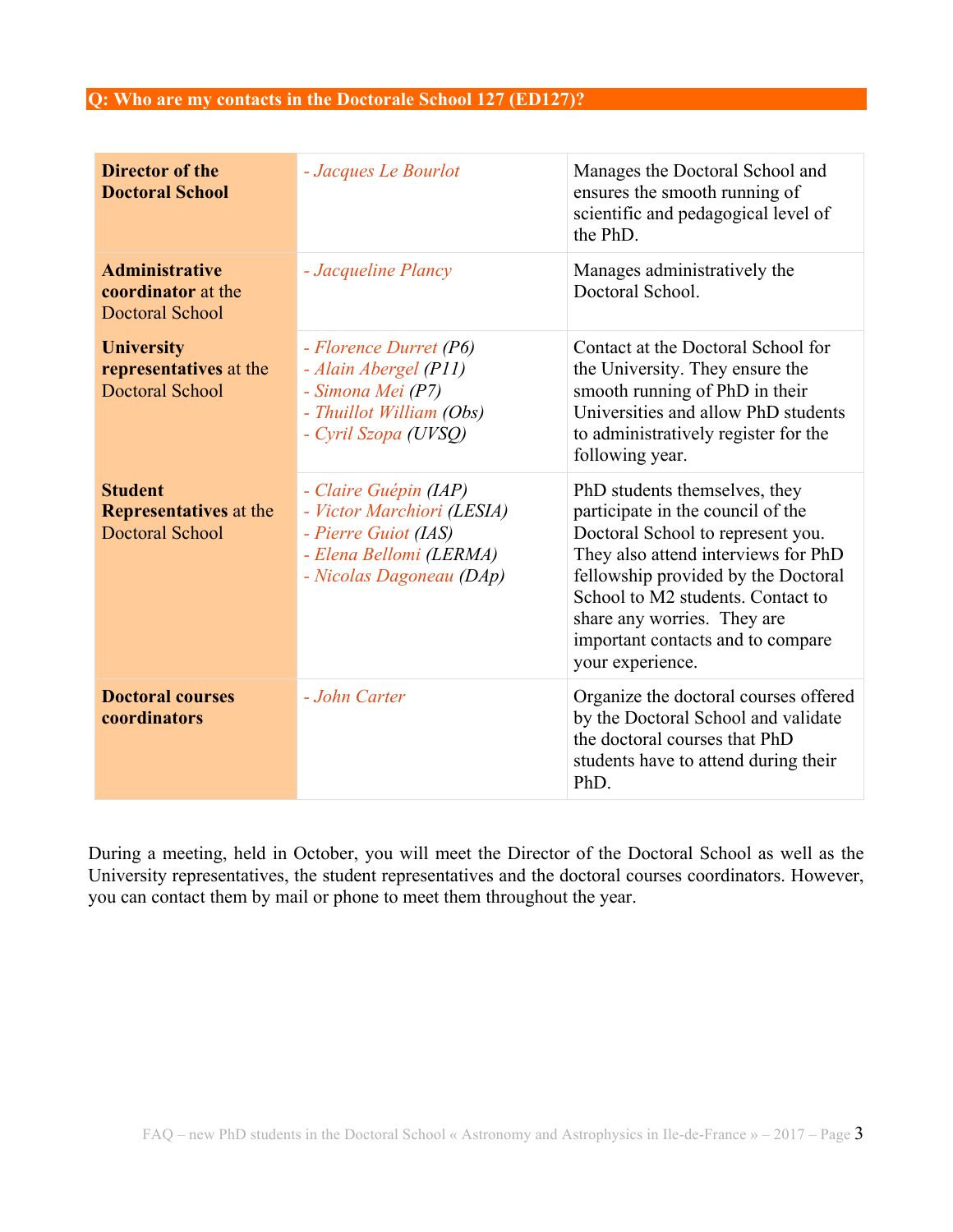#### **Q: I already did an internship, what are the differences with a PhD?**

Most of you already did an internship in a research lab, most often for about 3 months or so. You probably have some idea of how a lab works and of the scientific activity of a group, but to know how the PhD will work out and how research in general works is much less obvious. The internship concerned a specific topic, such that the tools were more or less ready to use, such that all concepts were already well defined, and such that the result was more or less anticipated.

The PhD, although it is also accompanied with an abstract that can appear somewhat specific, includes several major differences with the internship. Obviously, the PhD is a much longer work than an internship, and it is important to be well organized to keep in mind the goals to achieve. Moreover, and although the concepts are already present in the PhD topic, the objectives often have to be redefined, or the data sometimes have to be interpreted in a completely different way than anticipated at first. The results just cannot be always anticipated, otherwise there would be no need to a PhD! A PhD is therefore an evolutionary process and it is not uncommon that the final abstract/titles differ sometimes significantly from the initial text. These changes are often proposed by your advisor directly, or between you, your advisor, and possibly your group, or because you took the initiative yourself, in agreement with your advisor. At some point during the PhD, you will actually be the expert in your topic, and you will be the best possible person to take some decisions, which was not necessarily the case during previous internships. In practice, some interpretative tools do not exist yet when one starts a PhD, and you will likely have to develop some from scratch.

The internship is halfway between a student work and a research work. Nevertheless, your work is truly that of a full researcher, and nothing will differentiate you from permanent researchers, apart from your experience. PhDs deal with leading edge research, and you will be the first one to find the results and answers, even before your advisor.

In the beginning of your PhD, you will slowly discover what really makes a PhD work, and you may be either happy or worried about it. In any case, you need to share any worries as soon as possible with the other PhD candidates, with the post-doctorates, and with the researchers in the department. For instance, you should not hesitate in asking questions on the inner workings of research in general, at the level of your laboratory, but also at the national and international levels.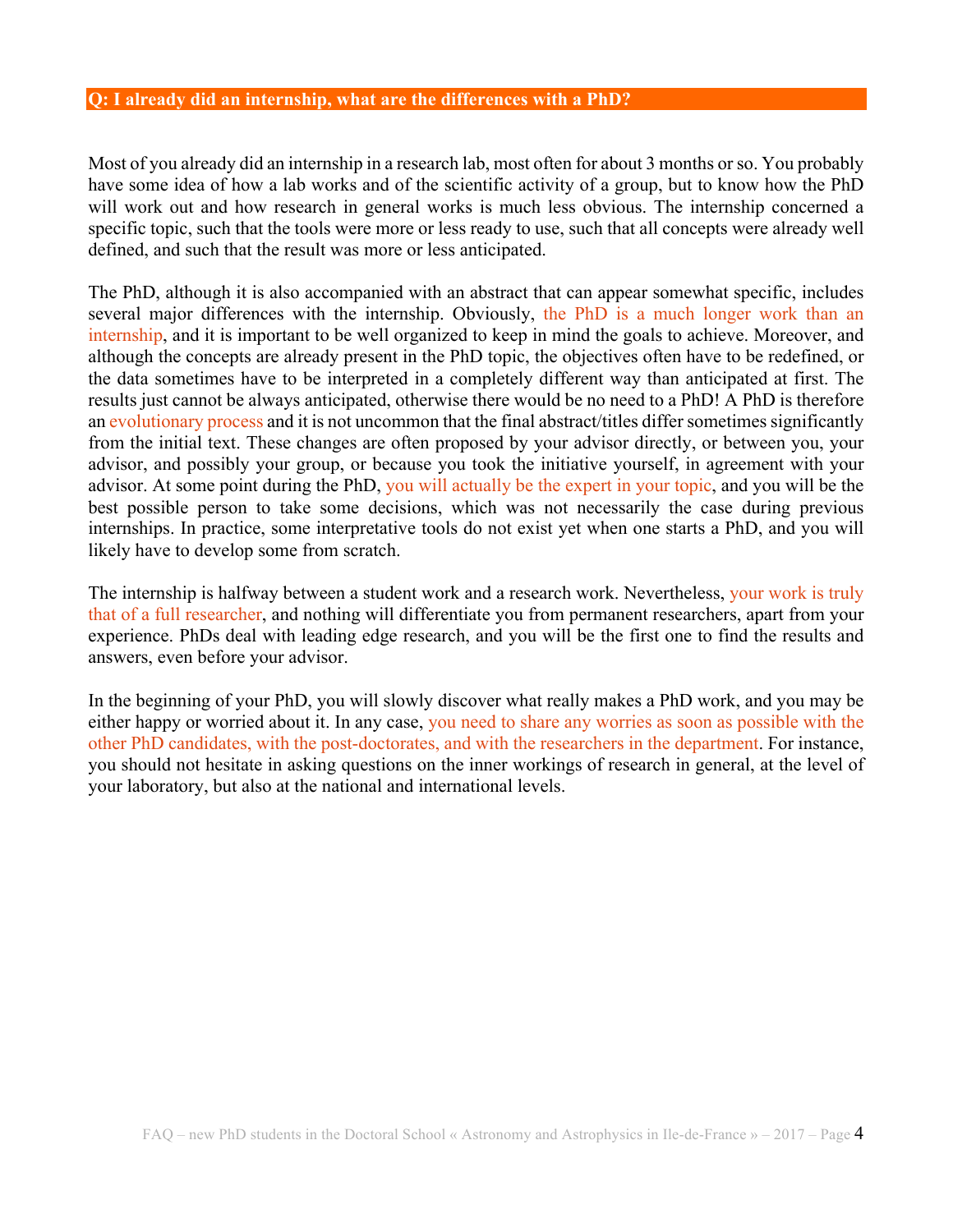#### **Q: What is expected from me? What are my responsibilities?**

You accepted to do a PhD in a host laboratory. Obtaining doctoral fellowships is not an easy thing, so your first responsibility is to honor your contract to the best of your ability. Some PhD topics were attributed through a special funding (CIFRE, CFR...) for which your PhD advisor, the lab, and the doctoral school have invested both time and effort. These fellowships are attributed to few students, implying some responsibility once you have accepted the contract. In any case, a fellowship was awarded to you because you deserve it. Your contract can be fulfilled, with or without any adjustment, if you often discuss with your PhD advisor, and, if need be, with the various contacts and representatives (see page 3). Below and through this document, you may find an echo of some of your worries, and you will also find the reasons to be reassured.

It should be reminded that the PhD is a full-time professional activity, with a 3-year contract, including all the related responsibilities. Hardware will be made available to you, by the lab, for which you will also be responsible.

### **Being supervised**

During the first few months, in some cases, it happens that the way you are being supervised can appear as too rigid. This should be seen as a way to start the PhD in good conditions, and also to allow the advisor to adapt step by step his/her interactions with you.

The supervision will evolve – more or less rapidly – toward a true and synergetic collaboration between you, your advisor, and your group members. You will slowly become the expert in your topic, and you will be able to take initiatives and become independent. However, on the long term and depending on your advisor, the way you are being supervised may appear too rigorous, or on the contrary too flexible. In any case, you need to speak to your advisor first, and possibly to your group members, and to the various contacts in your lab.

Whatever way you are being supervised, what is expected from you is to succeed in your PhD. There are many ways to achieve this, but you should always remember the final goal.

#### **Communication**

Apart from the pure research work, it is important that you share your results. It is expected that you communicate with your group (for instance during group meetings), with the people in the lab (for instance during seminars), and with the astronomical community in general (for instance during conferences or through publications). One could also add outreach to the communication skills, although this is more of a personal choice. Scientific communication is an essential component of research. You should not be afraid of this, because one learns how to communicate well, even though sometimes very slowly. To make things clear and to reassure you, you are not being asked to communicate like a commercial representative! You "simply" need to learn how to speak in public, sufficiently well for your ideas to be understood. To communicate well enough for this can take several years, no need to worry too much about it.

Communications are sometimes in French (group meetings, corridor discussions, national meetings...),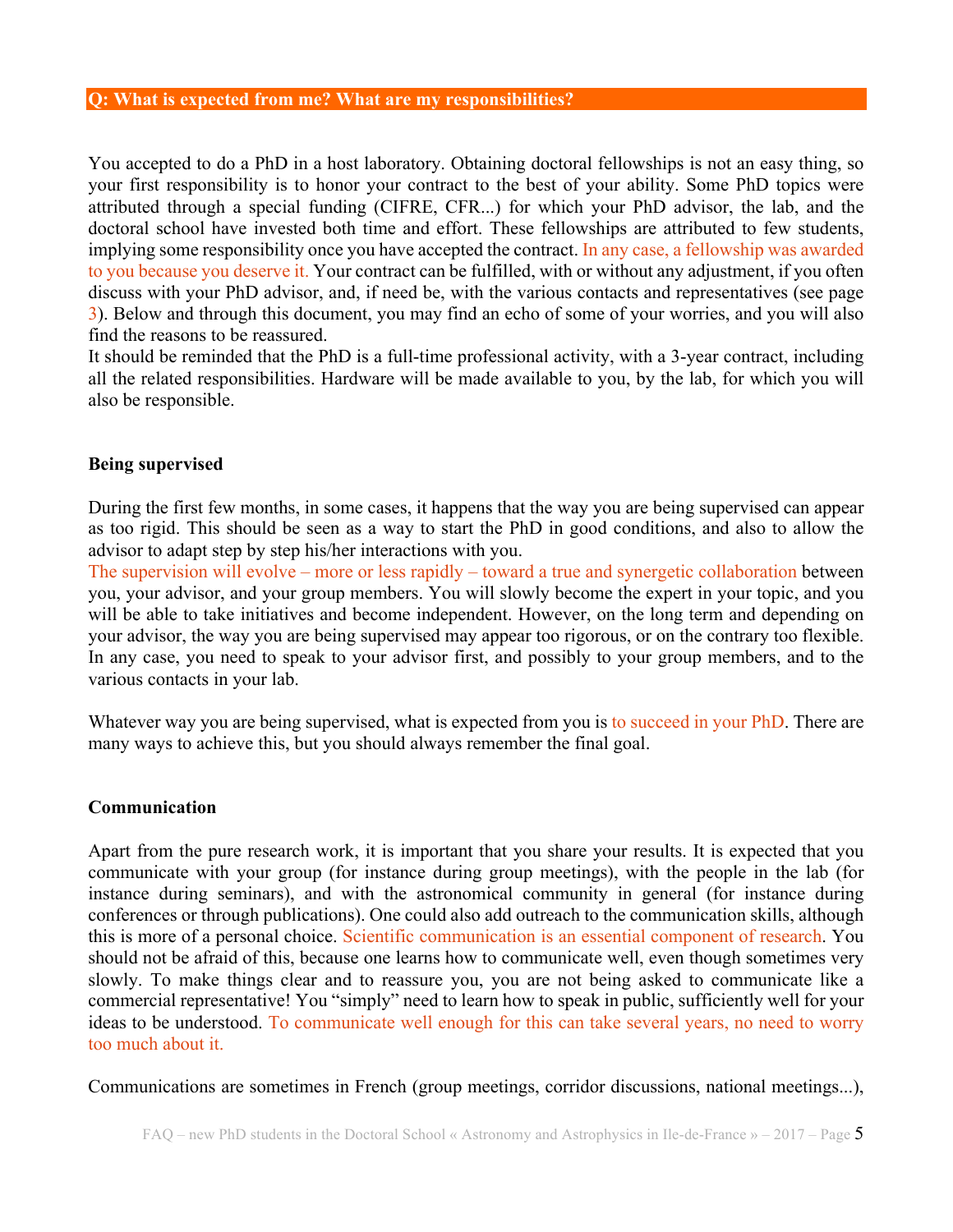and often in English (refereed publications, conferences...). It is not expected that you speak English fluently, neither at the PhD start nor at the end. However, you need to improve enough to reach an intermediary level that will allow you to speak and be understood. The first publication and the first oral presentation in English are sometimes difficult, but you are helped by your colleagues in both cases. English classes are proposed for those of you who prefer a school-like learning method rather than an on-the-go method.

### **Travels and external collaborations**

For some PhD topics, you may be asked to travel for work, in France or outside, sometimes for several weeks/months. You may also have another advisor, once again either in France or outside. In all cases, travels can produce quite different experiences, depending on your personality and on the conditions of the travel (length, place, working environment...). While leaving for a conference once or twice in the year for a week each time is not very constraining, leaving for a lengthy collaboration/observation run can become difficult. During your first meetings with your advisor, you probably already defined, together, the general schedule for your PhD, with long trips already anticipated. The PhD can always be re-structured and re-scheduled, and even though things are already moving, you should not hesitate in sharing your concerns with your advisor and the various contacts in the lab.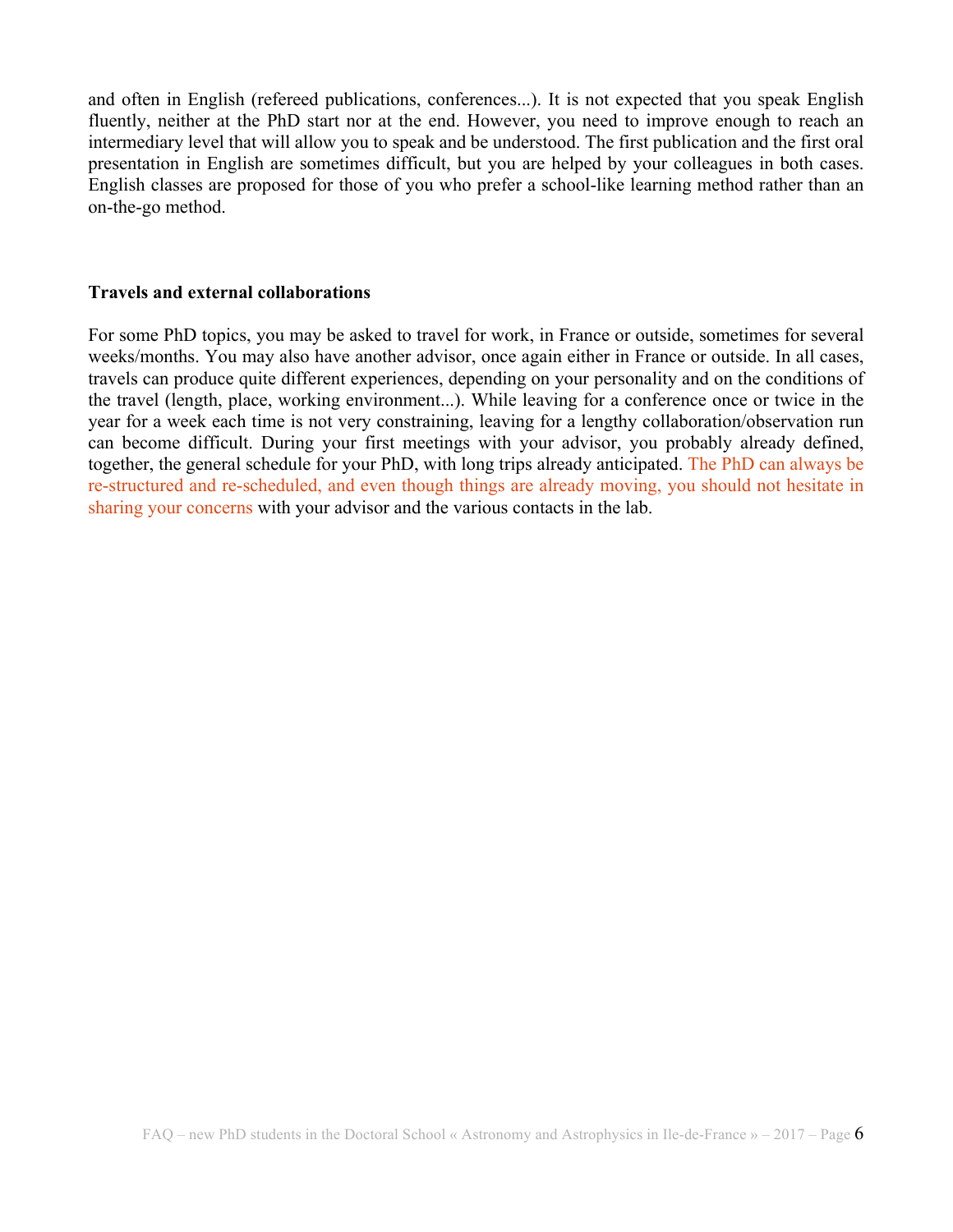#### **Q: Help, my PhD topic doesn't suit me!**

The PhD topic has been proposed to you, with some guidelines (more or less theory, modeling, simulation, observation, instrumentation...). During your first meetings with your advisor, it is expected that you agreed with these guidelines, or that your advisor already proposed some modifications depending on your experience and interests (provided the topic is flexible enough). Your advisor, the group in which you are working, and more generally the lab, all assume that the initial guidelines are ok with you.

#### **Broadening your horizon during your PhD**

With all of the above said, while your PhD progresses, you may realize that your interests have evolved. It is normal to have only a rough idea of what research means to you and what kind of research will suit you on the long term. Some researchers change specialties during their career, and this is quite normal. To change specialties *during* the PhD is a much more delicate matter, because there is a working plan defined over 3 years, and re-orienting the PhD can make it weaker and/or lead to significant delays. Rather than reorienting the PhD, you should keep in mind that it may be useful to slowly build on contacts or on collaborators in your lab or in other labs, allowing you to discover other specialties in astronomy. Moreover, if you are interested in teaching, you can do teaching doctoral missions (or "monitorat")<sup>1</sup> during your PhD (for instance to apply to "Maître de Conférences" positions). Finally, it should be reminded that a post-doctorate, if you consider doing one, is a great way to probe a somewhat different specialty after the PhD.

### **Reorienting**

In some cases, if the PhD topic is sufficiently flexible and depending on your responsibilities, it is possible to reorient. In all cases, you need to always speak openly with your advisor, not always focus on science itself but take advantage to share your worries. For any worry or concern, communicating with your fellow PhD candidates and then with the various contacts in your lab is essential, always contributing to improve the situation for the best. In particular, your various contacts will advise you based on their own experience in supervising and interacting with PhD candidates over the years. Don't wait until it's too late!

 <sup>1</sup> Beware, if you would like to teach during the first year of your PhD, you need to apply to the "monitorats" before the end of the academic year for next!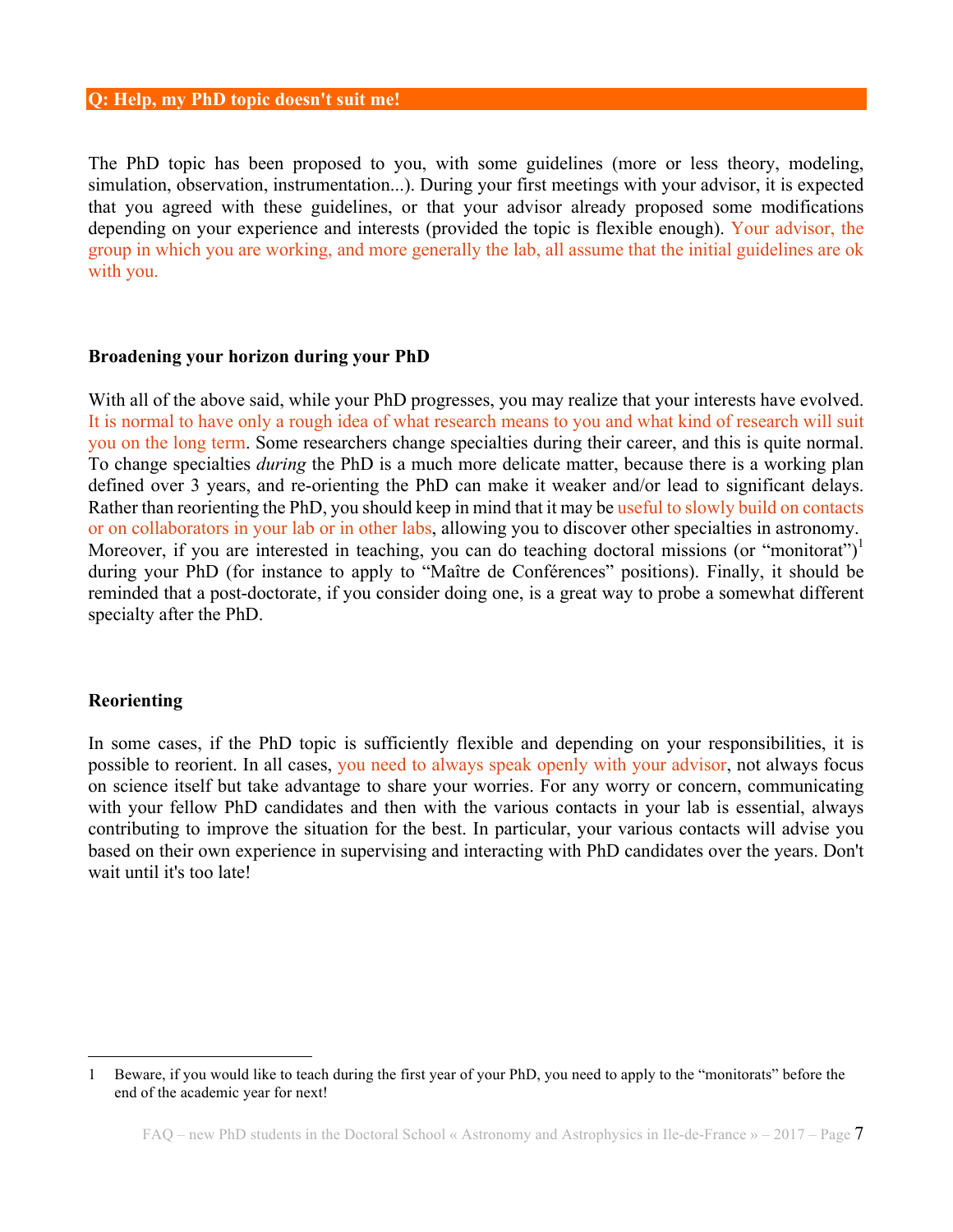#### **Q: Why (and how) participate to the laboratory life?**

Whether this is the administrative personnel, the direction, the researchers, engineers, or students, everybody participates in making your host laboratory a good place to work. During your PhD, you will spend 3 years with these people every day and you can contribute to help everybody and you in particular, work in good conditions, in a friendly environment.

#### **Social life**

The onboarding days or the PhD student days in our laboratory will allow you to know better your working environment. You will then have many occasions to share your experience and discuss during the breakfasts or coffee breaks with PhD students or with lab people and during annual events. Lunches are also a great occasion to share and discuss (for instance with other PhDs) – your group members will not complain if you don't accompany them every day!

#### **Seminars and conferences**

Apart from the social life in the lab, it is important to also participate in its intellectual life. An excellent way of thriving socially but also intellectually is to attend the seminars (lab seminars, post-doc seminars, PhD student seminars...), conferences, group meetings, and of course PhD defenses. Your PhD topic being quite specific, you may find it difficult to step back and contemplate your work, especially during the first year. Yet, some of the motivations for your research may also appear, more or less directly, in the research of other people. It is important to be aware of the various points of view to establish yours. You will also discover many other fields in astronomy, and despite their apparent lack of connection to your topic, you may want to explore such different research fields for your future interests! Furthermore, what a pity it would be to reach the end of the PhD and realize that you have – quite paradoxically – only a relatively small and narrow view of astrophysics. Seminars are the perfect occasion to broaden your knowledge. Having a strong astrophysical background is not only a way to appear smart around the table at a restaurant, it allows you to acquire enough knowledge that you can use at your advantage during post-doc or permanent job interviews. It is a quite remarkable skill to be able to grasp the major recent advances in astrophysics, and to anticipate what modern astrophysics will (or should) concentrate on.

Finally, you need not worry if you do not understand the talks in seminars or conferences. In the beginning of the PhD, one often understands only the general introduction, that is, the first 2-3 slides. Only after some time, during and well after the PhD, building on many such presentations, will you be able to understand talks on different topics than yours. If you completely gave up understanding a given talk, remember that you can still take the occasion to find some ideas on how the slides are presented, how the presenter talks. For your future talks, you will quickly learn the things to do... and not to do!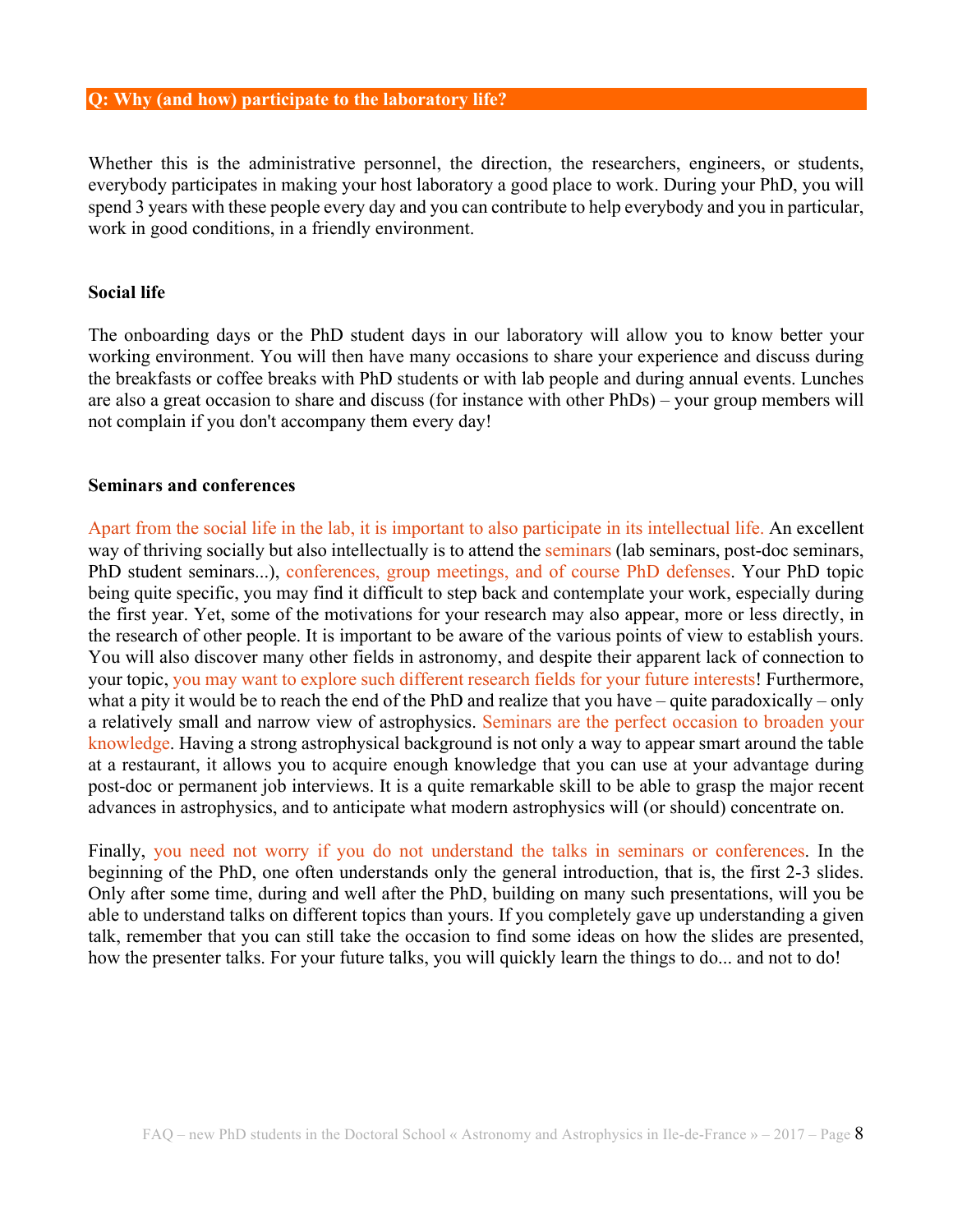#### **Q: Did I make the right choice?**

It is quite normal to reflect on yourself and your work during the PhD, and normal to take a new look, reconsider what is being or has been done. This is mostly the case at the beginning of the PhD ("Am I really meant to do this?") and at the end ("Should I continue?"). You should not regard these questions as a problem or a discontent, but rather as a useful (and necessary) questioning. Some time may be spent before you realize that your topic actually interests you, because the work is difficult at first or because you do not understand enough the broad picture. At first one is often entangled in technical details that prevent us from grasping the global motivations and the importance of the topic.

Not questioning implies that you pursue with the same initial motivations, the same tools, the same way of working, all of which can inhibit your intellectual thriving while narrowing down your scientific horizon. It is therefore normal to adapt from time to time after such questioning. Uncertainties and worries that can spring during the PhD are not always easy to explain to someone outside the academic circle. For this reason, you should rapidly become used to compare your experience with others, and seek as many advices as possible, even in cases when this is "only" to be reassured as opposed to solving an important matter.

In any case, after your PhD, you have acquired many skills, and while always questioning your work and yourself, remember that all these skills can become assets in your future (see next question).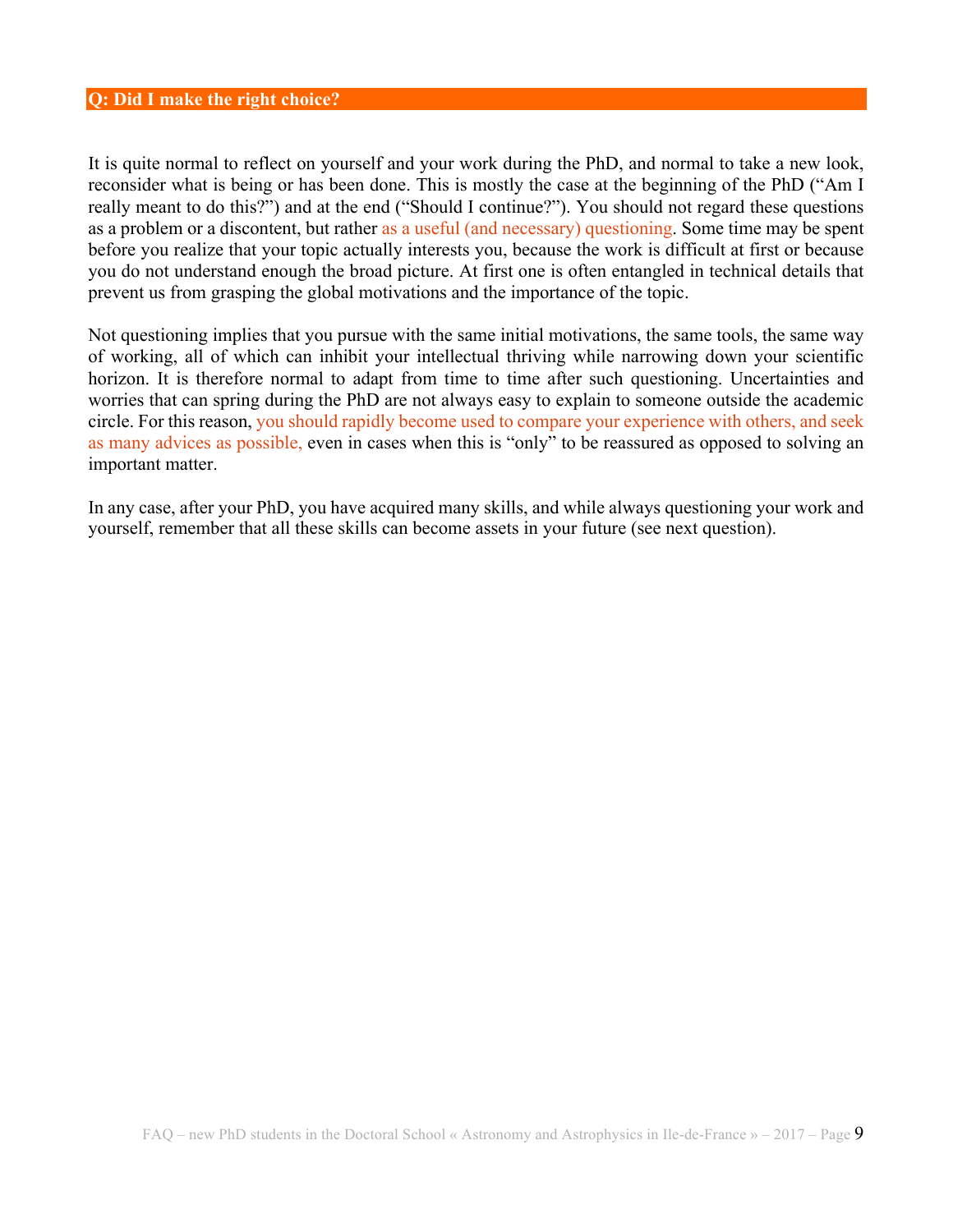Each PhD candidate has some idea, more or less precise, of what the after PhD will be like (pursuing in research, scientific communication, teaching, private sector...). Toward the end of the PhD, the question should be asked. This is delicate, because one goes from a stable state of mind (studies, doctorate, 3-year project) to an unstable one in which your ideas can completely change along with your future. At the end of the PhD, you have acquired numerous skills that you should not underestimate. Among other things: work in a group, manage a project, deal with several projects simultaneously with time and resource management, supervise someone (e.g., interns, starting PhDs...), take initiatives, be independent and original, communicate in public, communicate in different languages, work within international collaborations... All these skills must be accounted for when you think of your future and of what the PhD brought to you.

If you wish to pursue in research, you will most likely go for a post-doctorate, often abroad (although a non-negligible fraction of PhDs stays in France for a post-doctorate).

Post-doctorate positions are quite beneficial. Among other things, they allow stepping back and reflecting on one's PhD research, learning how to collaborate remotely, juggling with various projects, learning another way of working or seeing things, and acquiring some independence. It should be noted that a post-doctorate abroad provides useful skills not only for the academic world but also for the private sector. Although going for a post-doctorate position can be difficult because of the moving and of the new environment, all the positive experience that comes with it should be considered.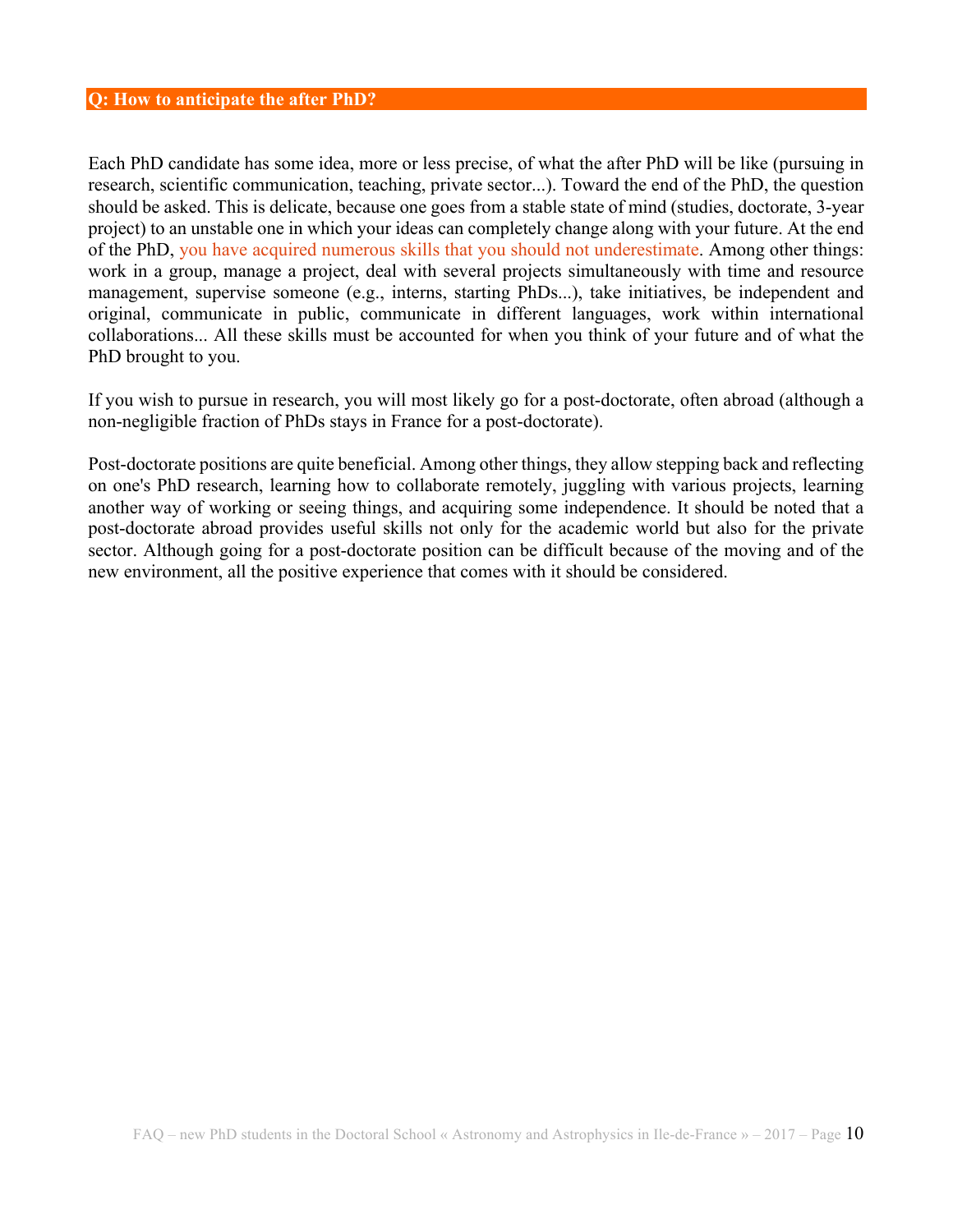The following calendar is informative and should allow you to anticipate the few events that will mark your PhD.

| <b>First year</b>  | October    | Meeting for the new PhD students with the officials of<br>the Doctoral School and the student representatives                                                 |
|--------------------|------------|---------------------------------------------------------------------------------------------------------------------------------------------------------------|
|                    | November   | Elbereth conference / Rencontres jeunes physicien(ne)s.                                                                                                       |
|                    | April-July | Annual meeting with follow-up committee or with PhD<br>mentor                                                                                                 |
| <b>Second year</b> | November   | Elbereth conference / Rencontres jeunes physicien(ne)s.                                                                                                       |
|                    | February   | Mid-thesis meeting with Doctoral School                                                                                                                       |
| Third year         | November   | Elbereth conference / Rencontres jeunes physicien(ne)s.<br>First session of post-doctoral fellowships<br>$\bullet$                                            |
|                    | April      | Start writing thesis manuscript<br>Annual meeting with follow-up committee.<br>Second session of post-doctoral fellowships<br>Start ATER recruitment campaign |
| July               |            | Thesis manuscript to the rapporteurs                                                                                                                          |
|                    | September  | PhD defensis                                                                                                                                                  |